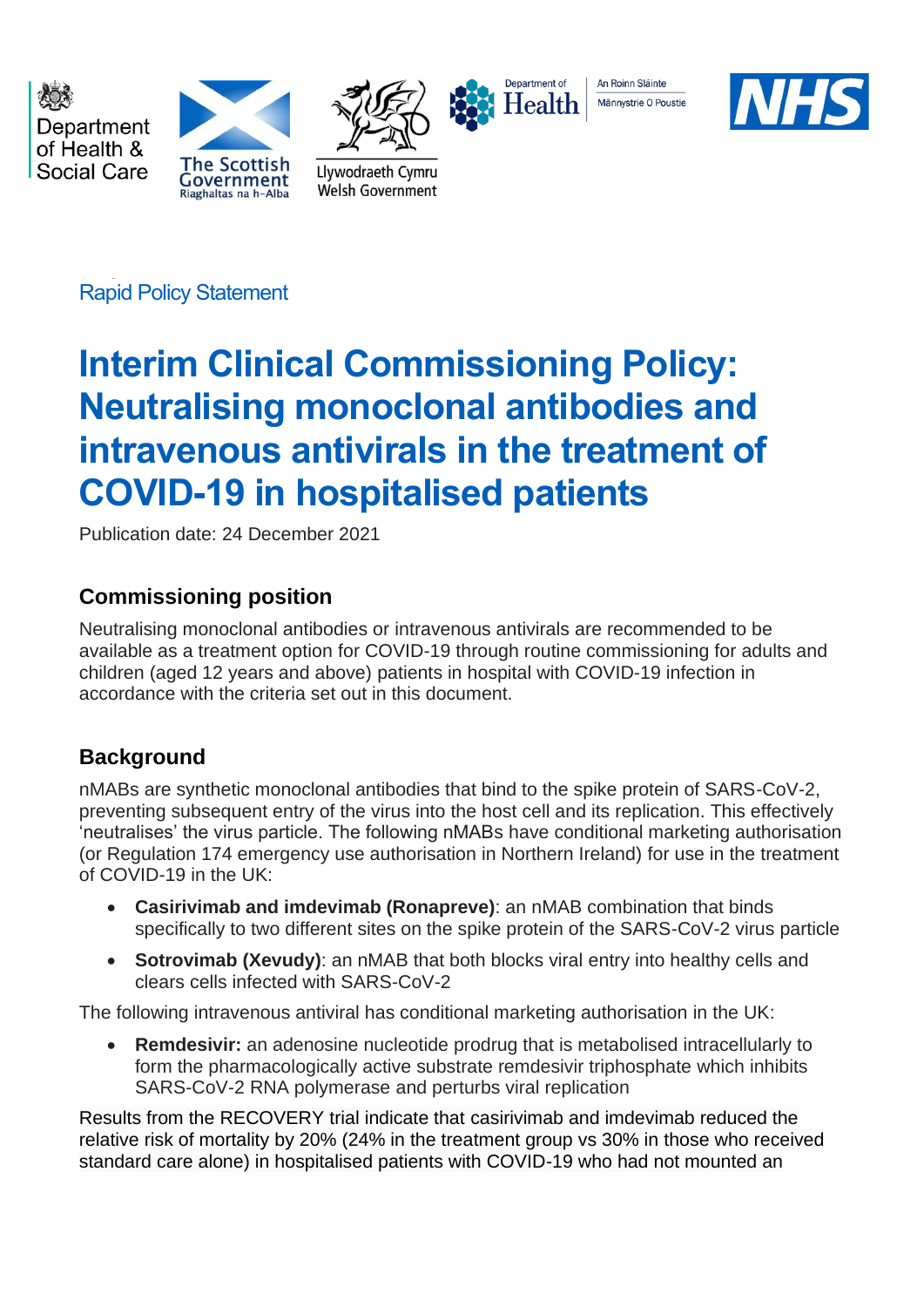antibody response of their own to the virus (were seronegative<sup>1</sup>) at the time of treatment. Emerging evidence however indicates that the casirivimab and imdevimab combination has significantly decreased efficacy against the Omicron variant of concern (Hoffmann et al, 2021).

Evidence also suggests that nMABs and the intravenous antiviral remdesivir significantly improve clinical outcomes in unvaccinated<sup>2</sup> patients not requiring hospitalisation for COVID-19 who are at high risk of progression to severe disease and/or death. This evidence formed the basis for the conditional marketing authorisations for these products in the treatment of COVID-19 (see Marketing Authorisation section below). Key findings relevant to this policy are as follows:

- Sotrovimab administered intravenously to non-hospitalised patients with mild-tomoderate disease and at least one risk factor for disease progression resulted in a relative risk reduction in hospitalisation or death by 85% (Gupta et al, 2021).
- Remdesivir administered intravenously over 3 days to non-hospitalised patients within 7 days of COVID-19 symptom onset and had risk factors for disease progression<sup>3</sup>, resulted in a relative risk reduction of 87% in hospitalisation or death at day 28 (Gottlieb et al, 2021).

This rapid policy statement outlines the eligibility criteria for the use of nMABs in the treatment of hospitalised patients with COVID-19 in the following settings:

# **Group 1. Patients hospitalised for acute COVID-19 illness**.

## **Group 2. Patients with hospital-onset COVID-19**

# **Eligibility criteria**

Patients must meet all of the eligibility criteria and none of the exclusion criteria under one of the following pathways<sup>45</sup>:

# **1) Patients hospitalised for acute COVID-19 illness**

Hospitalised patients are eligible to be considered for treatment with **casirivimab and imdevimab** if:

• SARS-CoV-2 infection is confirmed by polymerase chain reaction (PCR) test or where a multidisciplinary team (MDT) has a high level of confidence that the clinical and/or radiological features suggest that COVID-19 is the most likely diagnosis

AND

<sup>1</sup> Refers to patients who were negative for serum antibodies against SARS-CoV-2 spike protein (anti-S antibody negative)

 $2$  This evidence has only been collected in unvaccinated populations  $-$  further research on vaccinated populations is needed.

<sup>&</sup>lt;sup>3</sup> Risk factors for progression to severe disease included the following: hypertension, cardiovascular or cerebrovascular disease, diabetes mellitus, obesity (body mass index [BMI] ≥30 kg/m2), immunocompromised state, chronic mild or moderate kidney disease, chronic liver disease, chronic lung disease, current cancer, and sickle cell disease

<sup>4</sup> For paediatric/adolescent patients (aged 12-17 years inclusive), paediatric multi-disciplinary team (MDT) assessment should be used to determine clinical capacity to benefit from the treatment.

<sup>5</sup> Clinical judgement should be applied in making treatment decisions, and may be guided by validated decision support tools such as the ISARIC-4C Mortality and Deterioration Scores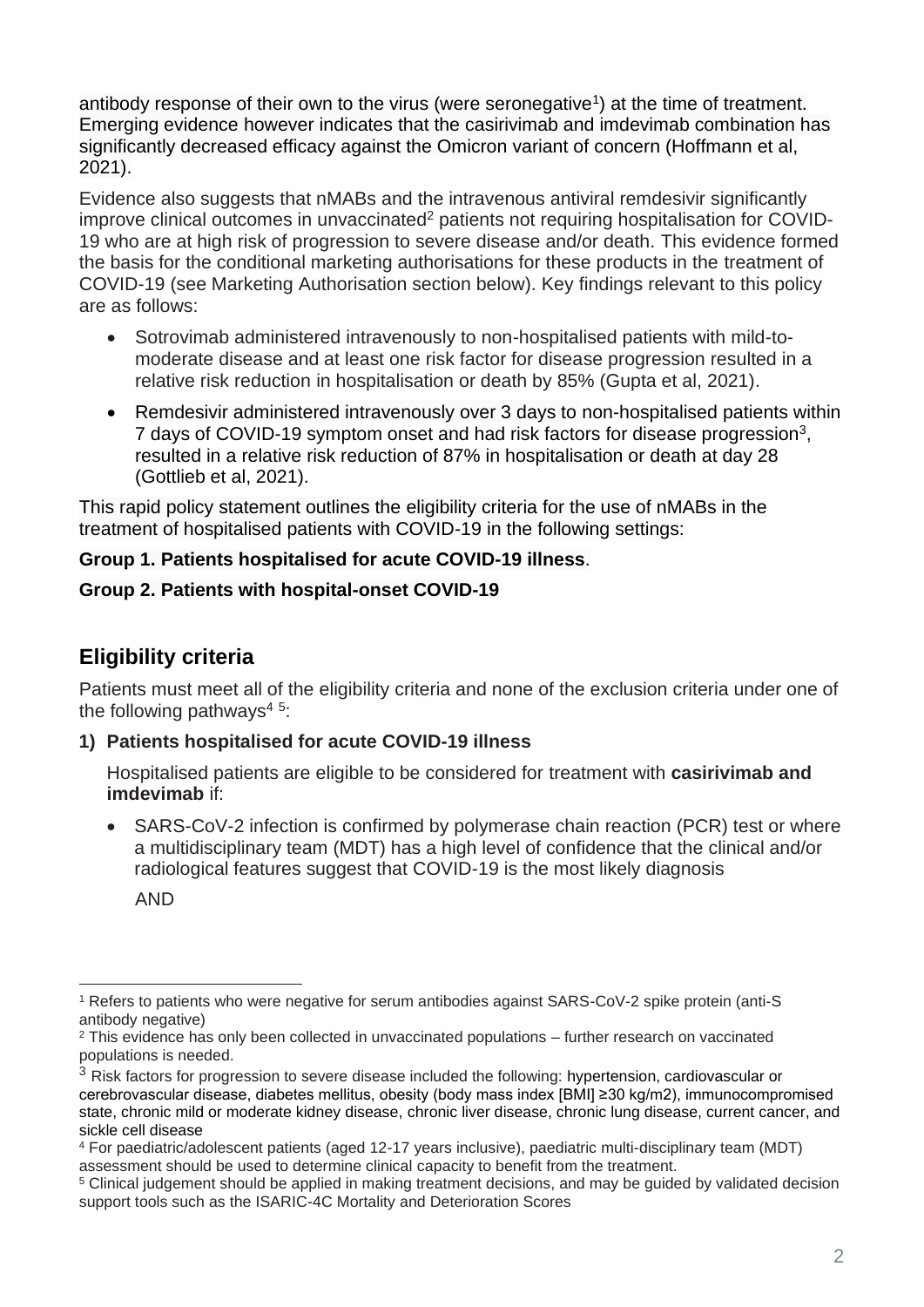- Hospitalised specifically for the management of acute symptoms of COVID-19<sup>6</sup> AND
- Negative for baseline serum anti-spike (anti-S) antibodies against SARS-CoV-2<sup>7</sup> (see section on 'Serum antibody status' below)

AND

• Genotyping confirms the patient is infected with a non-Omicron variant.

For patients hospitalised with acute COVID-19 illness there are no available nMABs for the Omicron variant. Please see access policies to dexamethasone [\(CAS](https://www.cas.mhra.gov.uk/ViewandAcknowledgment/ViewAlert.aspx?AlertID=103092)  [alert\)](https://www.cas.mhra.gov.uk/ViewandAcknowledgment/ViewAlert.aspx?AlertID=103092), [remdesivir](https://www.england.nhs.uk/coronavirus/wp-content/uploads/sites/52/2020/07/C1322-interim-cc-policy-remdesivir-for-people-hospitalised-with-covid-19-v3.pdf) and IL-6 [inhibitors](https://www.cas.mhra.gov.uk/ViewandAcknowledgment/ViewAttachment.aspx?Attachment_id=103833) for these patients.

Clinicians are encouraged to enter all other patients admitted to hospital due to COVID-19 infection (including those infected with the Omicron variant, regardless of antibody status) into the RECOVERY trial, which is studying sotrovimab vs standard of care.

The following patients are NOT eligible for treatment in Group 1:

- Children weighing less than 40kg
- Children aged under 12 years
- Known hypersensitivity reaction to the active substances or to any of the excipients of casirivimab and imdevimab as listed in the Summary of Product **Characteristics**

#### **2) Patients with hospital-onset<sup>8</sup> COVID-19**

Patients are eligible to be considered for treatment if the initial criteria below are met:

• Hospitalised for indications other than for the management of acute symptoms of COVID-19<sup>9</sup> ;

AND

• SARS-CoV-2 infection is confirmed by polymerase chain reaction (PCR) test within the last 5 days

AND

• A member of a 'highest' risk group (as defined in Appendix 1)

OR

COVID-19 infection presents a material risk of destabilising a pre-existing condition or illness or compromising recovery from surgery or other hospital procedure (as determined by multidisciplinary team [MDT] assessment).

<sup>6</sup> Eligible patients will be acutely ill and admitted specifically to manage symptoms of COVID-19 infection or if COVID-19 infection has been contracted during the hospital stay, symptoms are such that they would have otherwise prompted a hospital admission, independent of the other reasons for the patient's current admission. <sup>7</sup> The RECOVERY trial population tested patients specifically for anti-S antibodies.

<sup>&</sup>lt;sup>8</sup> The infection is likely to have been acquired in hospital.

<sup>9</sup> This includes patients admitted to community and mental health hospitals. Where possible patients should be transferred to a suitable facility for treatment with an nMAB.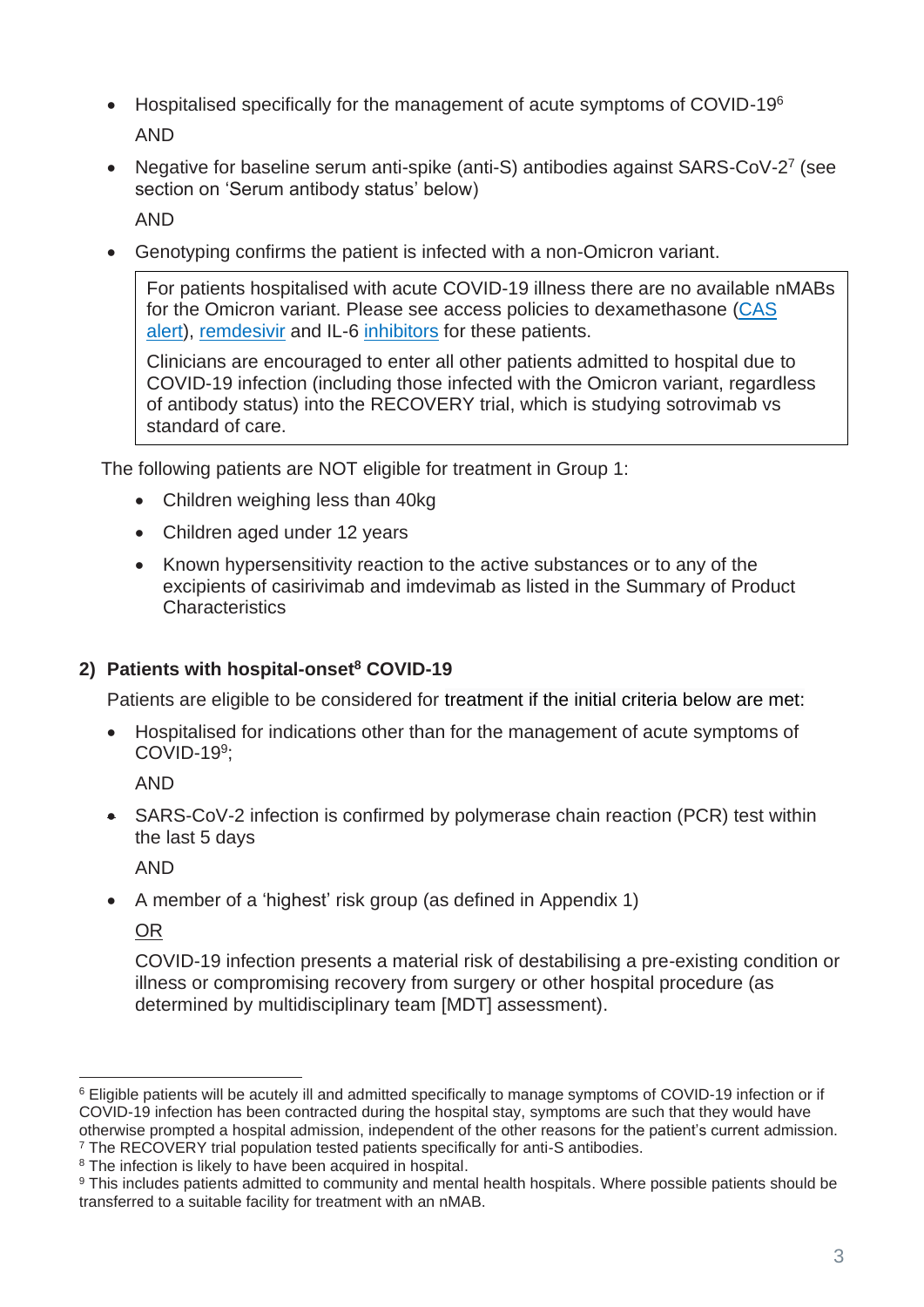If the initial criteria for hospital-onset COVID-19 are met patients are eligible to be considered for treatment with **casirivimab and imdevimab** if:

- Genotypeing confirms the patient is infected with a non-Omicron variant AND
- Treatment is delivered within 7 days of symptom onset AND
- A baseline serum antibody test (anti-S) against SARS-CoV-2 has been taken **prior** to treatment administration (see 'Data collection requirement' section)<sup>10</sup>

If the initial criteria for hospital-onset COVID-19 are met patients are eligible to be considered for treatment with **sotrovimab** if:

- Genotyping confirms the patient is infected with the Omicron variant AND
- Treatment is delivered within 5 days of symptom onset

AND

• A baseline serum antibody test (anti-S) against SARS-CoV-2 has been taken **prior** to treatment administration (see 'Data collection requirement' section)

If the initial criteria for hospital-onset COVID-19 are met patients are eligible to be considered for treatment with **remdesivir** if:

• Genotyping is unavailable

OR

- There is evidence of clinical deterioration before genotyping results are available OR
- An nMAB is contraindicated or otherwise not possible

OR

- The clinical decision is that an antiviral is the preferred option AND
- Treatment is delivered within 7 days of symptom onset

The following patients are not eligible for treatment in Group 2:

- The pattern of clinical presentation indicates that there is recovery rather than risk of deterioration from infection
- Require hospitalisation specifically for the management of acute COVID-19 illness
- New supplemental oxygen requirement specifically for the management of COVID-19 symptoms
- Children weighing less than 40kg
- Children aged under 12 years

<sup>&</sup>lt;sup>10</sup> Patients in Group 2 do NOT need to be seronegative for anti-S antibodies against SARS-CoV-2 to be eligible for initial treatment as specified in this policy.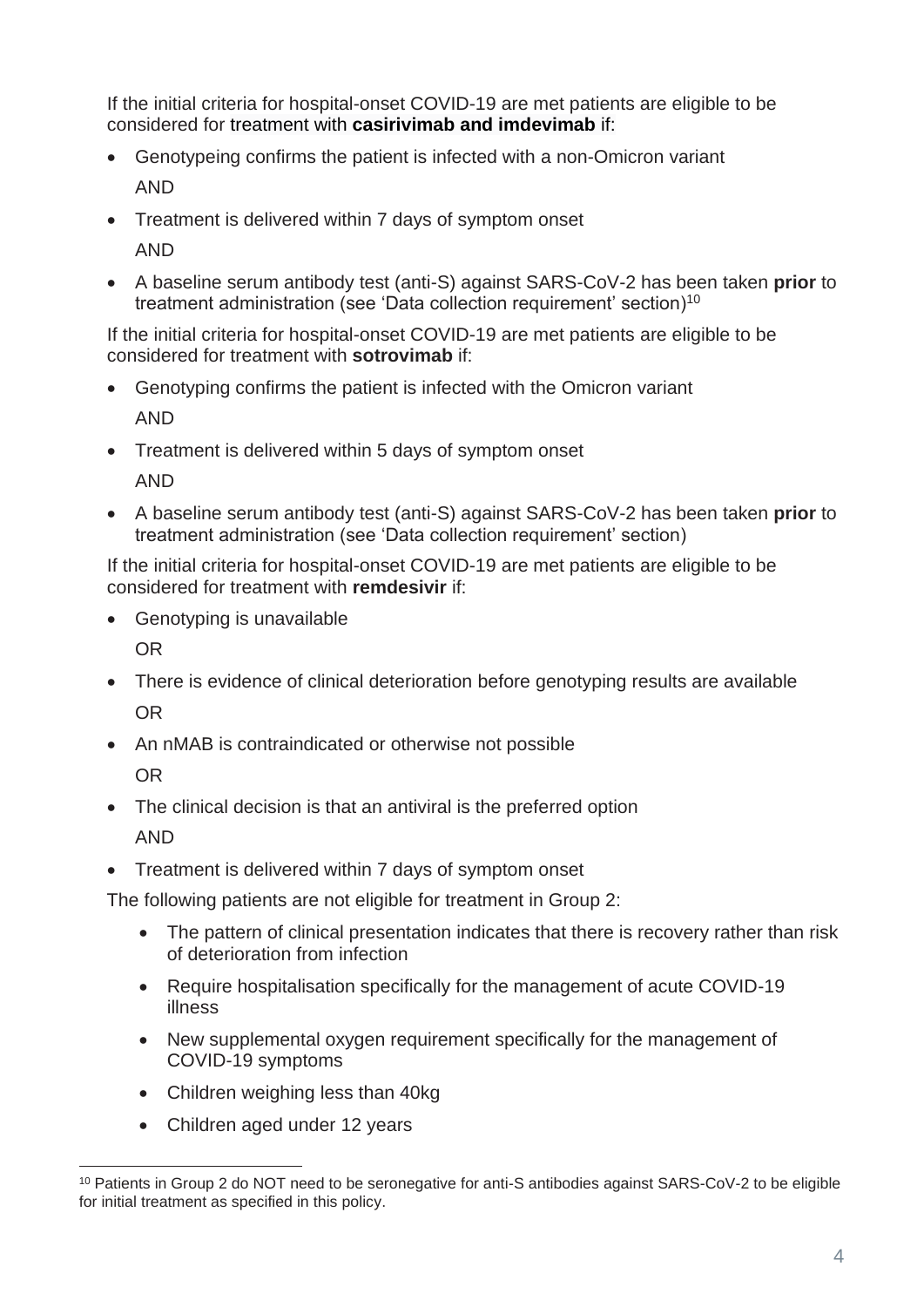• Known hypersensitivity reaction to the active substances or to any of the excipients of the products as listed in the respective Summary of Product **Characteristics** 

#### **Clinical decision-making**

- 1) Genotyping is now a core element of the patient pathway in the management of all inpatients with COVID-19.
- 2) The nMAB of choice in patients with a confirmed non-Omicron infection should be casirivimab and imdevimab.
- 3) Patients in Group 1 with a confirmed Omicron variant infection are not eligible for treatment with an nMAB unless they are enrolled in a clinical trial.
- 4) Where there is evidence of clinical improvement in Group 2 patients, no treatment is required in this cohort.
- 5) In Group 2, where there is evidence of clear clinical deterioration before genotype results are available, patients aged 18 years or over should proceed to receive treatment with remdesivir at the dose specified in this policy. If the patient requires low-flow supplemental oxygen they should be treated according to the UK Clinical Commissioning [Policy](https://www.england.nhs.uk/coronavirus/wp-content/uploads/sites/52/2020/07/C1322-interim-cc-policy-remdesivir-for-people-hospitalised-with-covid-19-v3.pdf) for remdesivir for patients hospitalised with COVID-19.
- 6) Patients in Group 2 with a confirmed non-Omicron infection may be eligible for a further 2.4g dose of casirivimab and imdevimab if they continue to deteriorate such that their acute COVID-19 illness requires hospital-based care, providing they fulfil the eligibility criteria for Group 1 above. The serostatus result taken prior to initial treatment with an  $n$ MAB will inform eligibility for additional treatment<sup>11</sup>.

# **Genotyping for variants**

Genotyping is now a core element of the patient pathway in the management of all inpatients with COVID-19. Samples from patients being considered for treatment with an nMAB should be marked clearly as **"urgent – treatment is variant-dependent".**

#### **Serum antibody status**

Patients may be tested for anti-S1 or anti-S2 antibodies using any validated quantitative or qualitative anti-S assay that measures either IgG or total antibody levels. Serostatus should be established in line with the pre-determined thresholds relevant to the assay being used by the testing laboratory. Quantitative assays with pre-specified thresholds for seropositivity should return clear binary (i.e. either 'negative' or 'positive') results based on these thresholds. For quantitative assays without a formal threshold for serostatus, clinical decision-making should guide treatment decisions.

In immunocompromised groups, very low 'positive' levels of anti-S antibody on a quantitative assay (within the bottom 10% of the assay's positive range) should be interpreted in the context of clinical decision-making and laboratory advice, and a decision to treat may still be made by the MDT on a case-by-case basis. Providers will be required to report anti-S

<sup>11</sup> As those previously treated with an nMAB will be seropositive for anti-S antibodies against SARS-CoV-2, repeat serology need not be performed upon clinical deterioration. Patients who are seronegative on baseline testing will be eligible for treatment.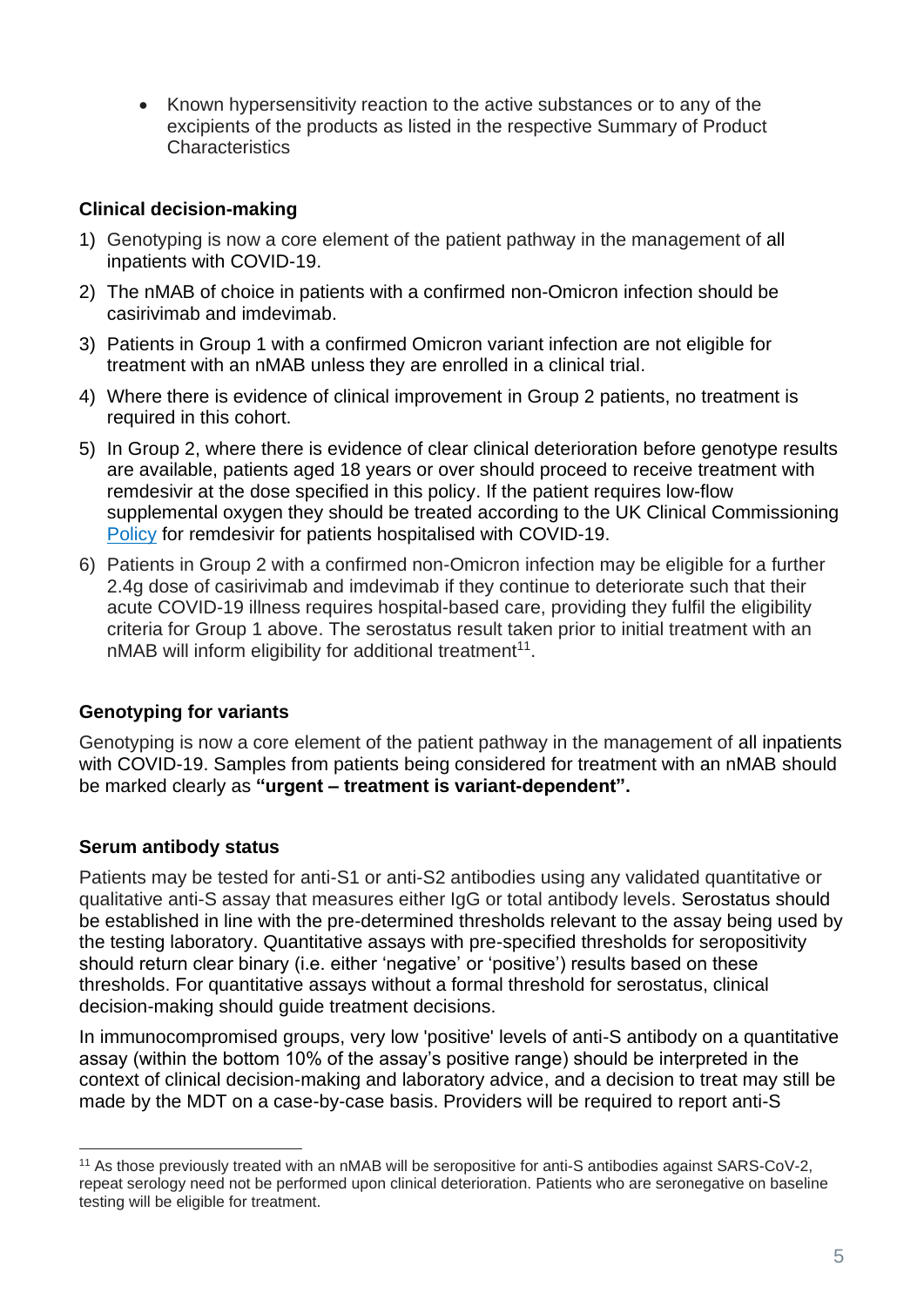antibody levels in treated patients, and the corresponding reference range of the local assay, for central monitoring.

In immunodeficient patients on replacement immunoglobulin (intravenous or subcutaneous), the positive detection of anti-S antibodies should be regarded as a 'positive result of unknown significance'. Patients on replacement immunoglobulin testing positive only for anti-S (and negative for anti-N) antibodies should therefore be considered to be seronegative for SARS-CoV-2, and MDT assessment should judge their eligibility for nMAB treatment. Should evidence for passive transmission of anti-N antibodies through replacement immunoglobulin emerge in the future, the detection of anti-N antibodies should also be regarded as a 'positive of unknown significance'.

If there are concerns or questions around laboratory sensitivity or cut-offs these should be discussed in the first instance with local laboratory leads who will have access to comparative and performance data from the External Quality Assessment (EQA) scheme participation.

#### **Dose**

#### 1) Patients hospitalised for acute COVID-19 illness

The recommended dose of casirivimab and imdevimab is  $2.4g^{12}$  (1.2g each of casirivimab and imdevimab) to be administered as a combined single intravenous infusion<sup>13</sup>. Patients may only receive one 2.4g dose (1.2g each of casirivimab and imdevimab) during a course of infection.

#### **Please note that the use of casirivimab and imdevimab in patients hospitalised with COVID-19 at the 2.4g dose is off-label.**

2) Patients with hospital-onset COVID-19

The recommended dose of casirivimab and imdevimab is 1.2g (600mg each of casirivimab and imdevimab) to be administered as a combined single intravenous infusion<sup>14</sup> .

The recommended dose of sotrovimab is 500mg to be administered as a single intravenous infusion<sup>15</sup>.

The recommended dose of remdesivir for this cohort is 200mg intravenously on day 1 followed by 100mg intravenously on days 2 and 3. **Please note that a 3-day course of remdesivir at the dose specified is off-label.**

#### **Administration**

Casirivimab and imdevimab

Infusion solutions should be made up according to the following table:

| <b>Active substance</b><br>Infusion time<br><b>Dose</b><br>luent |  |
|------------------------------------------------------------------|--|
|------------------------------------------------------------------|--|

<sup>&</sup>lt;sup>12</sup> This dose for hospitalised patients was recommended by consensus of an expert group, based on available research and other pharmacokinetic data.

<sup>&</sup>lt;sup>13</sup> No dose adjustment is recommended in patients with renal impairment. The pharmacokinetics of casirivimab and imdevimab have not been evaluated in patients with hepatic impairment. It is not known if dosage adjustment is appropriate in patients with hepatic impairment.

<sup>&</sup>lt;sup>14</sup> The 1.2g dose may also be delivered via the subcutaneous route; please refer to the SmPC for further information.

<sup>15</sup> No dose adjustment is recommended in patients with renal or hepatic impairment.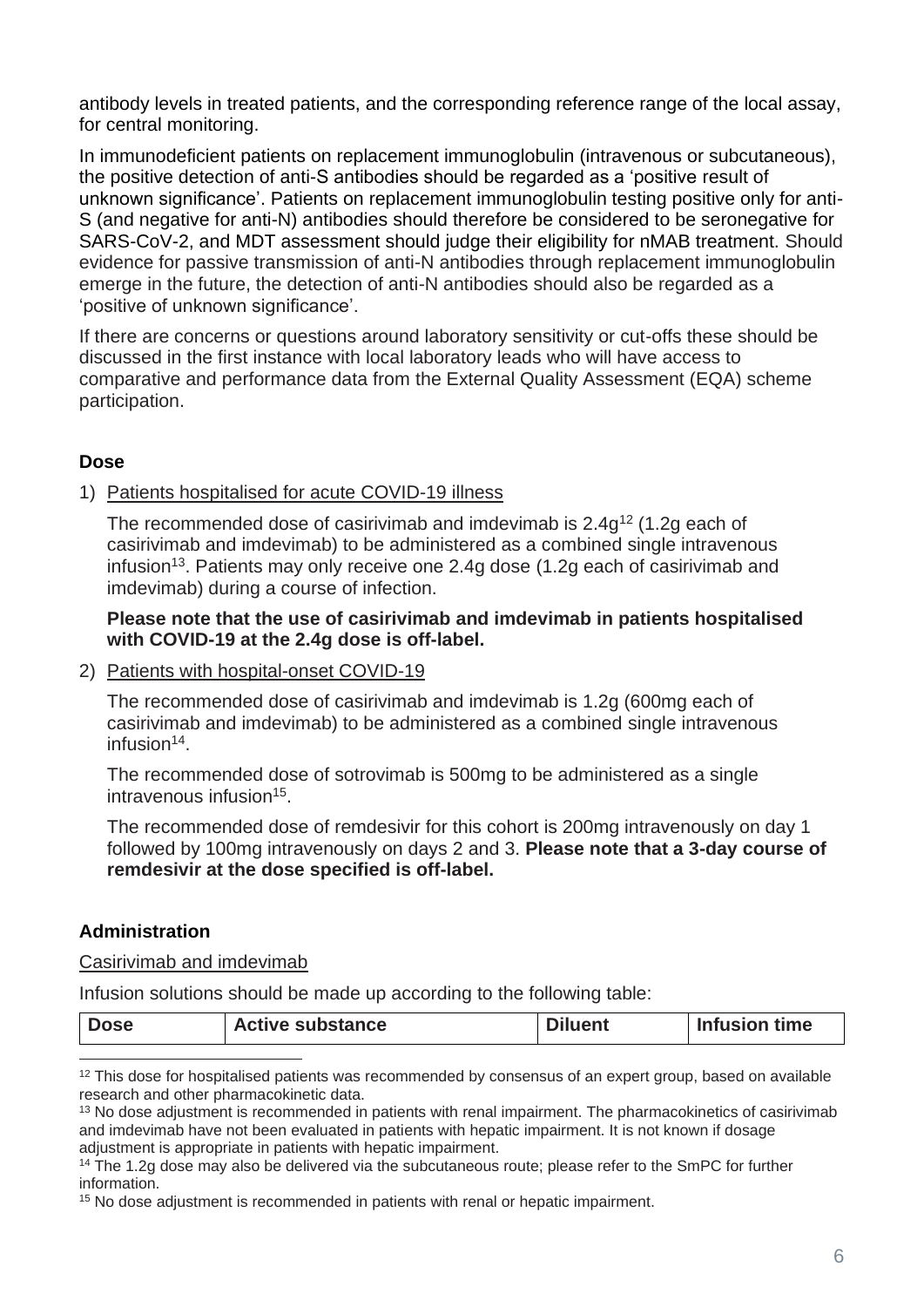| 2.4g             | 1.2g (10ml of 120mg/ml) of<br>casirivimab and 1.2g (10ml of<br>120mg/ml) of imdevimab<br>Total dose volume: 20ml | 250mls of 0.9%<br>sodium chloride | 30 minutes<br>(minimum) |
|------------------|------------------------------------------------------------------------------------------------------------------|-----------------------------------|-------------------------|
| 1.2 <sub>g</sub> | 600mg (5ml of 120mg/ml) of<br>casirivimab and 600mg (5ml of<br>120mg/ml) of imdevimab<br>Total dose volume: 10ml | 250mls of 0.9%<br>sodium chloride | 30 minutes<br>(minimum) |

Casirivimab and imdevimab should not be infused concomitantly in the same intravenous line with other medication.

Preparation and administration of casirivimab and imdevimab should be initiated and monitored by a qualified healthcare provider using aseptic technique. Administration should be under conditions where management of severe hypersensitivity reactions, such as anaphylaxis, is possible. Individuals should be monitored post intravenous infusion according to local medical practice. Refer to the Specialist Pharmacy Services [institutional readiness](https://www.sps.nhs.uk/home/guidance/covid-19-treatments/neutralising-monoclonal-antibodies/casirivimab-and-imdevimab)  [document](https://www.sps.nhs.uk/home/guidance/covid-19-treatments/neutralising-monoclonal-antibodies/casirivimab-and-imdevimab) for further information on the handling, reconstitution and administration of the product.

Hypersensitivity reactions, including anaphylaxis, have been reported with administration of casirivimab and imdevimab. If signs or symptoms of a clinically significant hypersensitivity reaction or anaphylaxis occur, immediately discontinue administration and initiate appropriate medications and/or supportive care.

Infusion-related reactions (IRRs) have been observed with IV administration of casirivimab and imdevimab. IRRs observed in clinical studies were mostly mild to moderate in severity and were typically observed during or within 24 hours of infusion. The commonly reported signs and symptoms for these reactions included nausea, chills, dizziness (or syncope), rash, urticaria and flushing. However, IRRs may present as severe or life-threatening events and may include other signs and symptoms. If an IRR occurs, consider interrupting, slowing or stopping the infusion and administer appropriate medications and/or supportive care.

#### Sotrovimab

8mls of sotrovimab (62.5mg/ml) should be added to a 100ml pre-filled infusion bag containing 0.9% sodium chloride and administered over 30 minutes. Sotrovimab should not be infused concomitantly in the same intravenous line with other medication.

Preparation and administration of sotrovimab should be initiated and monitored by a qualified healthcare provider using aseptic technique. Administration should be under conditions where management of severe hypersensitivity reactions, such as anaphylaxis, is possible. Individuals should be monitored post intravenous infusion according to local medical practice. Refer to the Specialist Pharmacy Services [institutional readiness document](https://www.sps.nhs.uk/home/guidance/covid-19-treatments/neutralising-monoclonal-antibodies/sotrovimab-xevudy/) for further information on the handling, reconstitution and administration of the product.

Hypersensitivity reactions, including serious and/or life-threatening reactions such as anaphylaxis, have been reported following infusion of sotrovimab. Hypersensitivity reactions typically occur within 24 hours of infusion. Signs and symptoms of these reactions may include nausea, chills, dizziness (or syncope), rash, urticaria and flushing. If signs and symptoms of severe hypersensitivity reactions occur, administration should be discontinued immediately and appropriate treatment and/or supportive care should be initiated.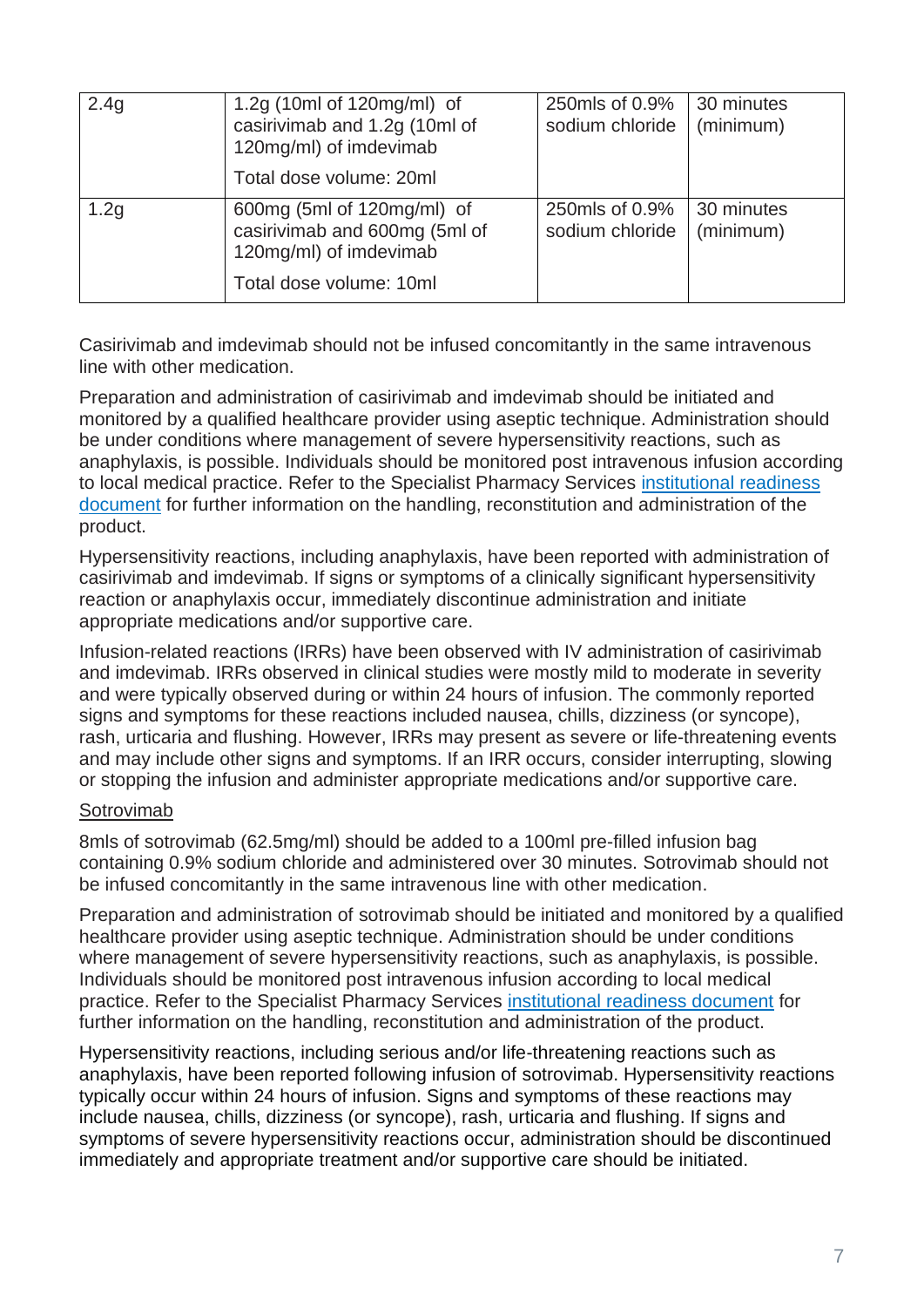If mild to moderate hypersensitivity reactions occur, slowing or stopping the infusion along with appropriate supportive care should be considered.

## Remdesivir

200mg of remdesivir (day 1 loading dose) and 100mg of remdesivir (days 2 and 3 maintenance doses), should be diluted in either a 250ml or 100ml pre-filled bag of 0.9% sodium chloride solution and infused over a minimum of 30 minutes.

Hypersensitivity reactions including infusion-related and anaphylactic reactions have been observed during and following administration of remdesivir. Signs and symptoms may include hypotension, hypertension, tachycardia, bradycardia, hypoxia, fever, dyspnoea, wheezing, angioedema, rash, nausea, vomiting, diaphoresis, and shivering. Slower infusion rates, with a maximum infusion time of up to 120 minutes, can be considered to potentially prevent these signs and symptoms. Patients should be monitored for hypersensitivity reactions during and following administration of remdesivir as clinically appropriate. If signs and symptoms of a clinically significant hypersensitivity reaction occur, administration of remdesivir should be discontinued immediately and appropriate treatment initiated.

Renal and liver function should be monitored carefully during treatment with remdesivir as clinically appropriate.

# **Cautions**

Please refer to the **Summary of Product Characteristics (SmPC)** for casirivimab and [imdevimab,](https://assets.publishing.service.gov.uk/government/uploads/system/uploads/attachment_data/file/1012415/revised-gb-spc-ronapreve-clean-120mg-ml12aug2021docx.pdf) [sotrovimab](https://www.gov.uk/government/publications/regulatory-approval-of-xevudy-sotrovimab/summary-of-product-characteristics-for-xevudy) and [remdesivir](https://www.medicines.org.uk/emc/product/11597/smpc#gref) for special warnings and precautions for use.

Casirivimab and imdevimab or sotrovimab are not intended to be used as a substitute for vaccination against COVID-19.

# **COVID-19 vaccines**

Concomitant administration of an nMAB with COVID-19 vaccines has not been studied. Refer to local/national guidelines for vaccine administration and guidance on the risks associated with administration of a SARS-CoV-2 vaccine.

Further information on the timing of COVID-19 vaccination following administration of nMABs is available at the following sites:

- [Liverpool COVID-19 Interactions \(covid19-druginteractions.org\)](https://www.covid19-druginteractions.org/checker)
- [Interactions information for COVID-19 vaccines –](https://www.sps.nhs.uk/articles/interactions-information-for-covid-19-vaccines/) SPS Specialist Pharmacy **[Services](https://www.sps.nhs.uk/articles/interactions-information-for-covid-19-vaccines/)**

#### **Pregnancy and women of childbearing potential**

Clinicians should refer to the SmPCs for the relevant products for further information on use in pregnancy and women of childbearing potential.

#### Casirivimab and imdevimab

The RECOVERY trial included women who were pregnant or breastfeeding, and no serious adverse events were reported. The SmPC for casirivimab and imdevimab states that it should be used during pregnancy only if the potential benefit justifies the potential risk for the mother and the foetus considering all associated health factors.

#### Sotrovimab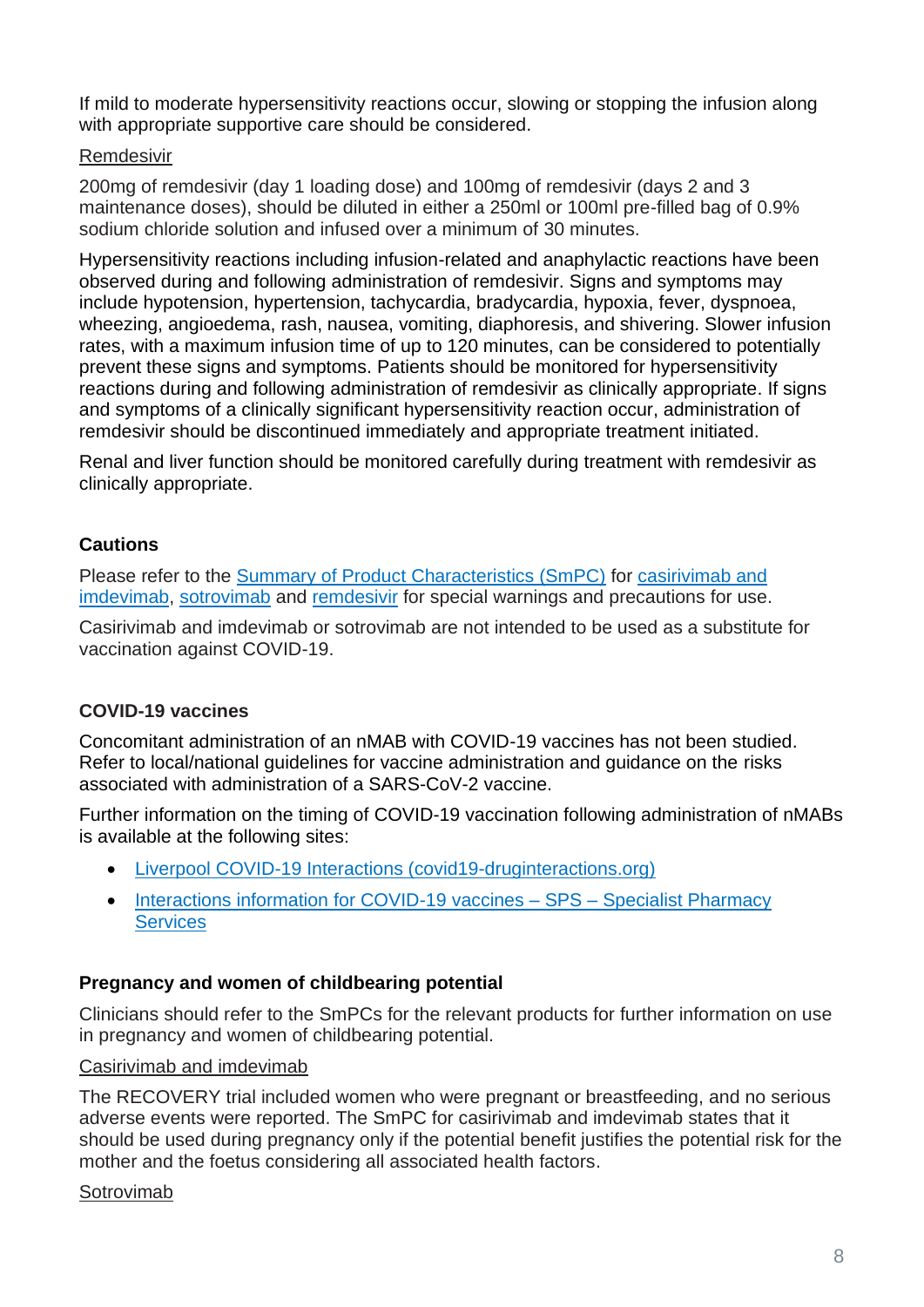There are no data from the use of sotrovimab in pregnant women. The SmPC for sotrovimab states that sotrovimab may be used during pregnancy where the expected benefit to the mother justifies the risk to the foetus.

#### **Remdesivir**

There are no or limited amount of data from the use of remdesivir in pregnant women. Remdesivir should be avoided in pregnancy unless clinicians believe the benefits of treatment outweigh the risks to the individual (please see SmPC for further information).

#### **Co-administration**

There is no interaction expected between nMABs or remdesivir with the drugs listed below. For further information please visit the University of Liverpool COVID-19 Drug Interactions website [\(https://www.covid19-druginteractions.org/checker\)](https://www.covid19-druginteractions.org/checker).

#### **Corticosteroids**

The UK CAS Alert on the use of corticosteroids in patients with COVID-19 can be found [here.](https://www.cas.mhra.gov.uk/ViewandAcknowledgment/ViewAlert.aspx?AlertID=103092) Administration of systemic dexamethasone or hydrocortisone is recommended in the management of patients with severe or critical COVID-19. Corticosteroids are not suggested in non-severe COVID-19 disease. Updated WHO guidance on the use of systemic corticosteroids in the management of COVID-19 can be found [here.](https://www.who.int/publications/i/item/WHO-2019-nCoV-Corticosteroids-2020.1) nMABs and antivirals should not be regarded as an alternative to corticosteroids.

#### Remdesivir

The Clinical Commissioning Policy for the use of remdesivir in hospitalised patients with COVID-19 can be found [here.](https://www.england.nhs.uk/coronavirus/wp-content/uploads/sites/52/2020/07/C1322-interim-cc-policy-remdesivir-for-people-hospitalised-with-covid-19-v3.pdf)

#### IL-6 inhibitors

The Clinical Commissioning Policy for the use of IL-6 inhibitors (tocilizumab or sarilumab) in hospitalised patients with COVID-19 who require supplemental oxygen can be found [here.](https://www.cas.mhra.gov.uk/ViewandAcknowledgment/ViewAttachment.aspx?Attachment_id=103833)

# **Safety reporting**

Any suspected adverse reactions from treatment with the drugs in this policy should be reported directly to the MHRA via the new dedicated COVID-19 Yellow Card reporting site at: [https://coronavirus-yellowcard.mhra.gov.uk/.](https://coronavirus-yellowcard.mhra.gov.uk/)

#### **Marketing authorisation**

#### Casirivimab and imdevimab

Casirivimab and imdevimab delivered intravenously has conditional marketing authorisation in Great Britain (England, Scotland and Wales) for use in prophylaxis and treatment of acute COVID-19 infection. Access to casirivimab and imdevimab in Northern Ireland for the above indications is through a Regulation 174 approval or a licensing determination by the European Medicines Agency.

#### **The use of casirivimab and imdevimab in patients at a dose of 2.4g is off-label, while its use at the 1.2g dose is within the conditional marketing authorisation.**

#### Sotrovimab

Sotrovimab delivered intravenously has conditional marketing authorisation in Great Britain (England, Scotland and Wales) for the treatment of symptomatic adults and adolescents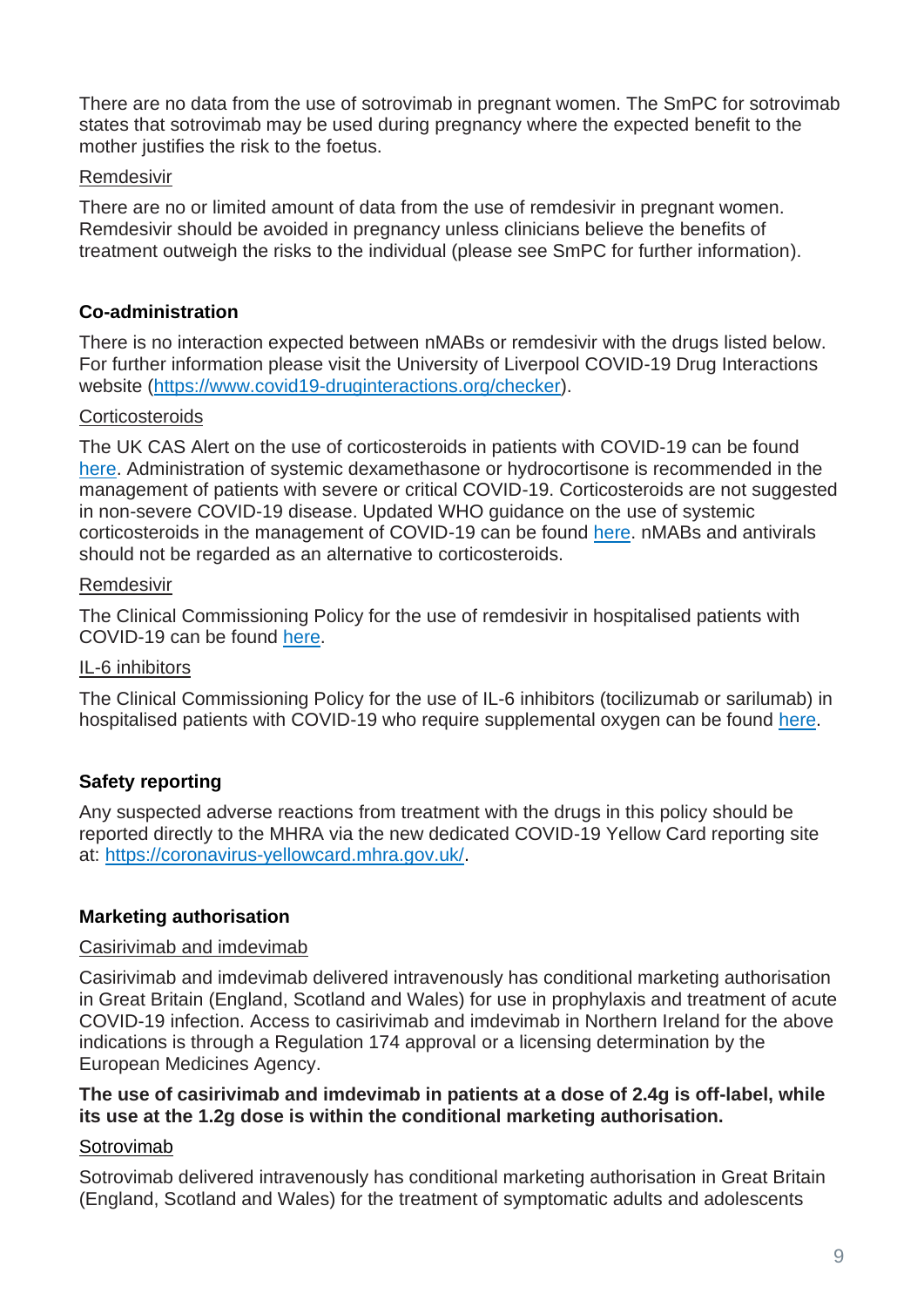(aged 12 years and over and weighing at least 40 kg) with acute COVID-19 infection who do not require oxygen supplementation and who are at increased risk of progressing to severe COVID-19 infection. Access to sotrovimab in Northern Ireland for the above indication is through a Regulation 174 approval or a licensing determination by the European Medicines Agency.

#### Remdesivir

Remdesivir delivered intravenously is has conditional marketing authorisation in the UK for treatment of COVID-19 in adults and adolescents (aged 12 years and over and weighing at least 40kg) with pneumonia requiring supplemental oxygen (low- or high-flow oxygen or other non-invasive ventilation at start of treatment), for a treatment duration of 5-10 days. Remdesivir use in Northern Ireland is covered by a European Medicines Agency conditional marketing authorisation for 1) the treatment of adults and children aged 12 years and over (and weighing at least 40 kg) with pneumonia requiring supplemental oxygen for a treatment duration of 5-10 days; and 2) the treatment of COVID-19 in adults who do not require supplemental oxygen within 7 days of symptom onset, for a treatment duration of 3 days. Equivalent marketing authorisation variation for Great Britain is currently being considered by the Medicines and Healthcare products Regulatory Authority (MHRA) under the 'reliance route'. **Ahead of MHRA's determination, use or remdesivir under this policy in Great Britain would be considered off-label. In Northern Ireland, use of remdesivir under this policy in children aged 12-17 years would be off-label.** 

# **Governance**

#### **Off-label use of medication**

Any provider organisation treating patients with off-label products will be required to assure itself that the internal governance arrangements have been completed before the medicine is prescribed. These arrangements may be through the health board/hospital/trust's drugs and therapeutics committee, or equivalent.

#### **Data collection requirement**

All patients being considered for treatment with nMABs for COVID-19 during their hospital stay should have their baseline serum antibody (anti-S) status measured prior to treatment to enable further evidence generation around the differential impact of treatment based on serology status.

Provider organisations in England should register all patients using prior approval software (alternative arrangements in Scotland, Wales and Northern Ireland will be communicated) and ensure monitoring arrangements are in place to demonstrate compliance against the criteria as outlined.

Clinicians are also required to ensure that any data collection requirements are met for the purpose of ongoing surveillance, audit and relevant evaluation, including of clinical effectiveness, around the use of nMABs (see 'Surveillance and service evaluation' section below).

#### **Clinical outcome reporting**

It is vital to be able to monitor the clinical progression of patients treated with nMABs. Hospitals managing COVID-19 patients are strongly encouraged to submit data through the ISARIC 4C Clinical Characterisation Protocol (CCP) case report forms (CRFs), as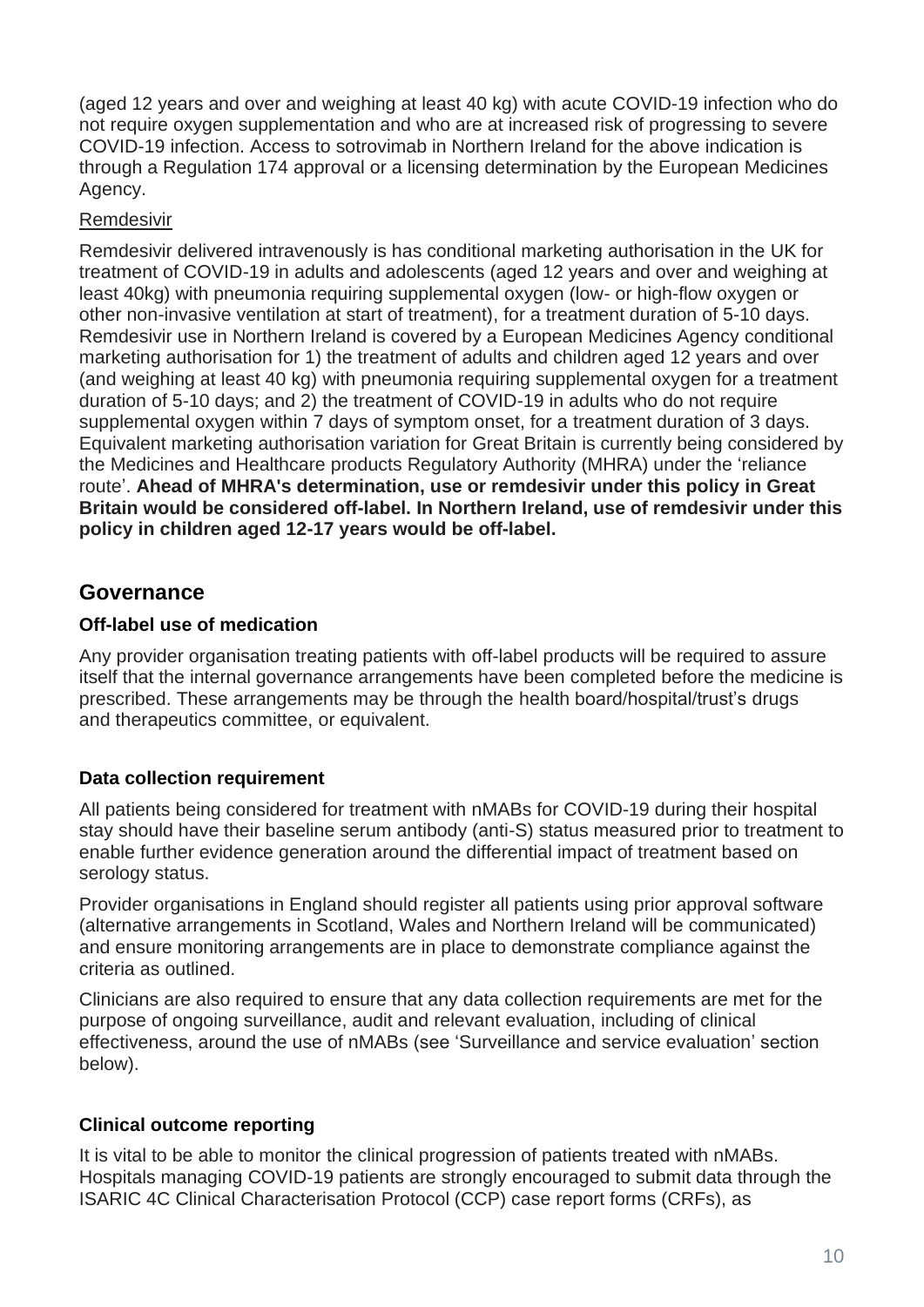coordinated by the COVID-19 Clinical Information Network (CO-CIN) [\(https://isaric4c.net/protocols/\)](https://isaric4c.net/protocols/). In addition, completion of the Blueteq forms (in England) will provide further essential data. Intermittent blood sampling (sparse sampling) may be required to collect serum concentration data. There will be a standard operating procedure circulated on sparse sampling to monitor serum concentration levels with nMAB treatment.

## **Effective from**

This policy will be in effect from the date of publication.

#### **Policy review date**

This is an interim rapid clinical policy statement, which means that the full process of policy production has been abridged: public consultation has not been undertaken. This policy may need amendment and updating if, for instance, new trial data emerges, supply of the drug changes, or a new evidence review is required. A NICE Technology Appraisal or Scottish Medicines Consortium (SMC) Health Technology Assessment or All Wales Medicines Strategy Group (AWMSG) appraisal of casirivimab and imdevimab, sotrovimab or remdesivir for COVID-19 would supersede this policy when completed.

# **Surveillance and service evaluation**

There is an urgent need to generate more evidence and greater understanding around the use of nMABs and antivirals in the treatment of patients with COVID-19. Both surveillance and service evaluation are necessary to gain knowledge around the following: factors of relevance in determining nMAB and antiviral treatment; the impact of nMAB and antiviral treatment in the community and hospital settings on the immune/virologic response and clinical recovery; and the public health sequelae of nMAB use, such as generation of new mutations.

Treating clinicians are asked to ensure that all PCR tests undertaken as an inpatient and/or in the community where any patient who is receiving ongoing PCR testing as part of secondary care (for example, through an outpatient clinic) should do this through the hospital laboratory where these samples should be retained for sequencing. Further serial sampling for specific patient groups may be requested as part of UKHSA genomic surveillance purposes, or country specific programmes.

Clinicians must ensure that any additional data collection requirements are met for the purpose of relevant surveillance, audit and evaluation around the use of nMABs and antivirals. It is expected that there will be ongoing monitoring (involving sample collection) of selected patients treated with nMABs and antivirals (led by UKHSA, for instance around the potential generation of new variants), as well as academic research to generate new knowledge around clinical effectiveness and other relevant aspects of public health.

# **Equality statement**

Promoting equality and addressing health inequalities are at the heart of the four nations' values. Throughout the development of the policies and processes cited in this document, we have:

• Given due regard to the need to eliminate discrimination, harassment and victimisation, to advance equality of opportunity, and to foster good relations between people who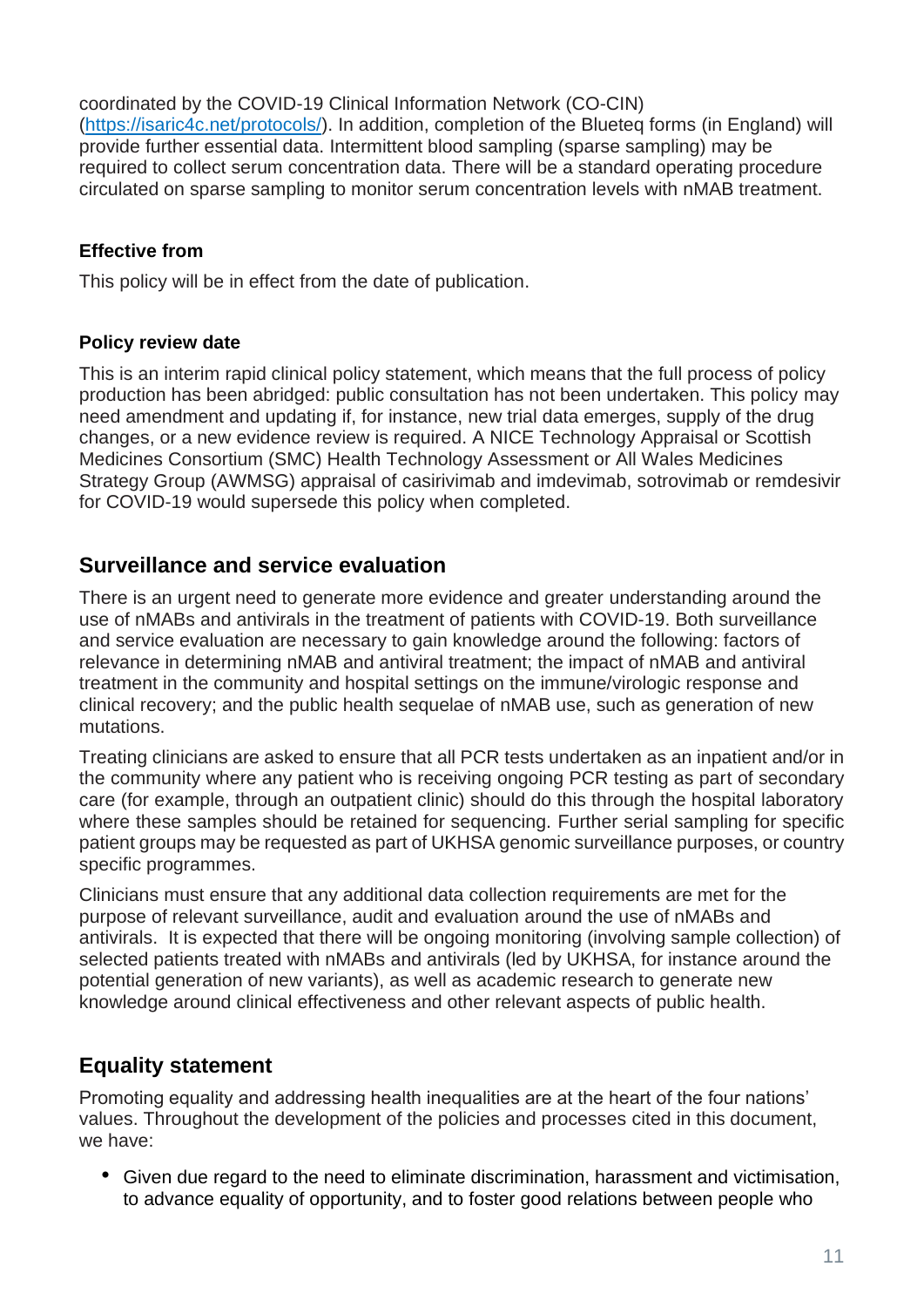share a relevant protected characteristic (as cited under the Equality Act 2010 or equivalent equality legislation) and those who do not share it; and

• Given regard to the need to reduce inequalities between patients in access to and outcomes from healthcare services and to ensure services are provided in an integrated way where this might reduce health inequalities.

# **Definitions**

| COVID-19                                   | Refers to the disease caused by the severe acute<br>respiratory syndrome coronavirus-2 (SARS-CoV-2) virus       |
|--------------------------------------------|-----------------------------------------------------------------------------------------------------------------|
| <b>Neutralising monoclonal</b><br>antibody | Synthetic antibodies that bind to a virus and inhibit its<br>ability to infect host cells and replicate         |
| <b>Spike protein</b>                       | The part of the SARS-CoV-2 virus that binds to the host<br>cell, which then facilitates its entry into the cell |
| <b>Anti-S antibody</b>                     | Antibodies directed against the spike protein of the<br>SARS-CoV-2 virus                                        |

# **References**

- 1. Gottlieb RL, Vaca CE, Paredes R, et al. Early Remdesivir to Prevent Progression to Severe Covid-19 in Outpatients [published online ahead of print, 2021 Dec 22]. N Engl J Med. 2021;10.1056/NEJMoa2116846. doi:10.1056/NEJMoa2116846
- 2. Gupta A, Gonzalez-Rojas Y, Juarez E, et al. Early Treatment for Covid-19 with SARS-CoV-2 Neutralizing Antibody Sotrovimab [published online ahead of print, 2021 Oct 27]. N Engl J Med. 2021;10.1056/NEJMoa2107934. doi:10.1056/NEJMoa2107934
- 3. Hoffmann M, Kruger N, Schulz S, et al. The Omicron variant is highly resistant against antibody-mediated neutralisation – implications for control of the COVID-19 pandemic. Preprint available at:<https://www.biorxiv.org/content/10.1101/2021.12.12.472286v1>
- 4. RECOVERY Collaborative Group. Casirivimab and imdevimab in patients admitted to hospital with COVID-19 (RECOVERY): a randomised, controlled, open-label, platform trial. Preprint available at: <https://www.medrxiv.org/content/10.1101/2021.06.15.21258542v1>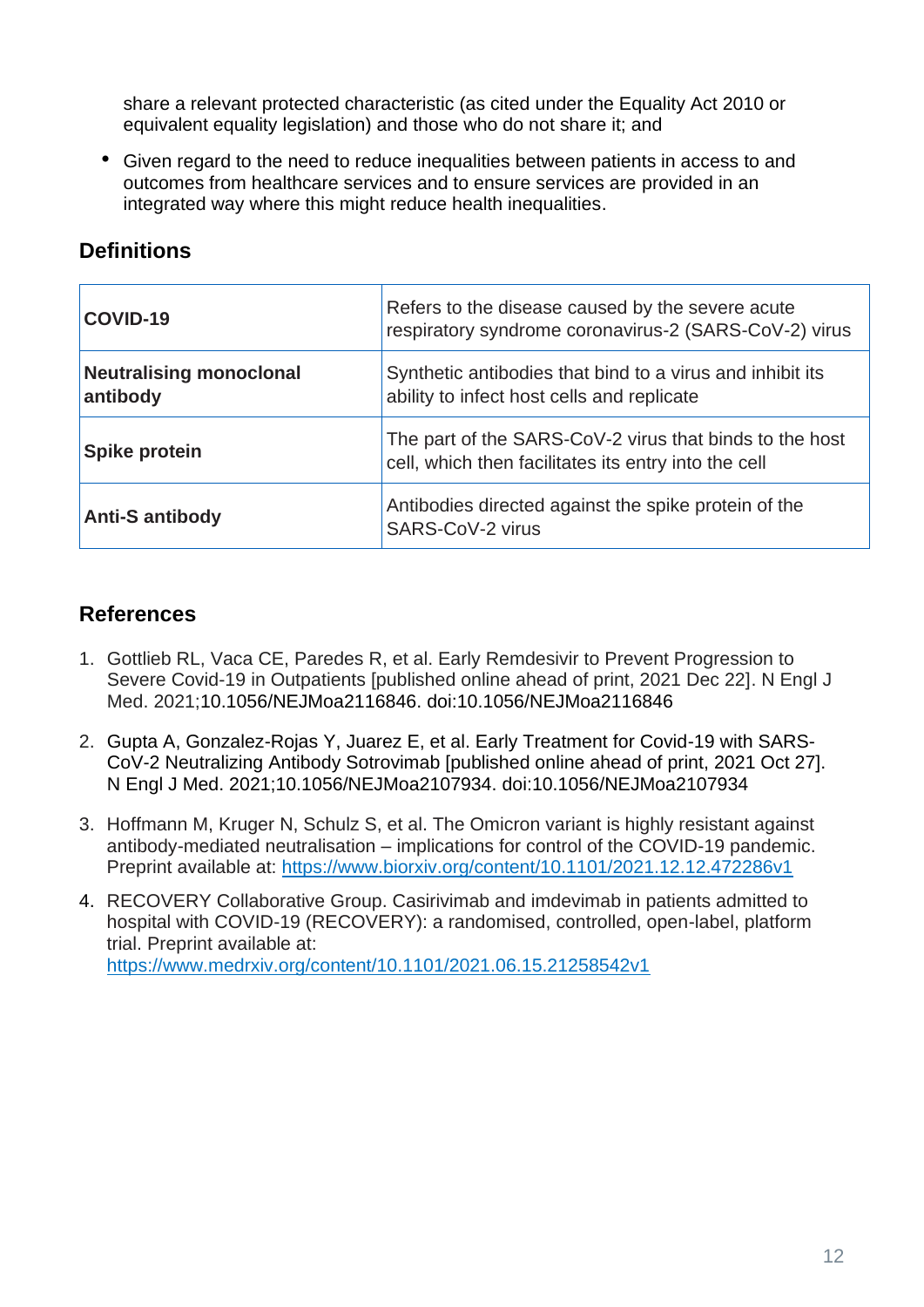# **Appendix 1: Patient cohorts considered at highest risk from COVID-19 and to be prioritised for treatment with nMABs**

The following patient cohorts were determined by an independent advisory group commissioned by the Department of Health and Social Care (DHSC)<sup>16</sup>.

| <b>Cohort</b>                                                                     | <b>Description</b>                                                                                                                                                                                                                                                                                                                                                                                                                                                                                                                                                                                                                                                                                                                                                                                                                                                                                                                                                                                                                                                                                                                                                                                                                                                                                                                                                                                                                                               |
|-----------------------------------------------------------------------------------|------------------------------------------------------------------------------------------------------------------------------------------------------------------------------------------------------------------------------------------------------------------------------------------------------------------------------------------------------------------------------------------------------------------------------------------------------------------------------------------------------------------------------------------------------------------------------------------------------------------------------------------------------------------------------------------------------------------------------------------------------------------------------------------------------------------------------------------------------------------------------------------------------------------------------------------------------------------------------------------------------------------------------------------------------------------------------------------------------------------------------------------------------------------------------------------------------------------------------------------------------------------------------------------------------------------------------------------------------------------------------------------------------------------------------------------------------------------|
| Down's syndrome                                                                   | All patients with Down's syndrome                                                                                                                                                                                                                                                                                                                                                                                                                                                                                                                                                                                                                                                                                                                                                                                                                                                                                                                                                                                                                                                                                                                                                                                                                                                                                                                                                                                                                                |
| Patients with a solid cancer                                                      | Active metastatic cancer and active solid cancers<br>$\bullet$<br>(at any stage)<br>All patients receiving chemotherapy within the last 3<br>٠<br>months<br>Patients receiving group B or C chemotherapy 3-12<br>$\bullet$<br>months prior (see Appendix 2)<br>Patients receiving radiotherapy within the last 6<br>$\bullet$<br>months                                                                                                                                                                                                                                                                                                                                                                                                                                                                                                                                                                                                                                                                                                                                                                                                                                                                                                                                                                                                                                                                                                                          |
| Patients with a haematological<br>diseases and stem cell transplant<br>recipients | Allogeneic haematopoietic stem cell transplant<br>$\bullet$<br>(HSCT) recipients in the last 12 months or active<br>graft vs host disease (GVHD) regardless of time<br>from transplant (including HSCT for non-malignant<br>diseases)<br>Autologous HSCT recipients in the last 12 months<br>(including HSCT for non-malignant diseases)<br>Individuals with haematological malignancies who<br>$\bullet$<br>have<br>received chimaeric antigen receptor (CAR)-T<br>$\circ$<br>cell therapy in the last 24 months, or<br>radiotherapy in the last 6 months<br>$\circ$<br>Individuals with haematological malignancies<br>$\bullet$<br>receiving systemic anti-cancer treatment (SACT)<br>within the last 12 months except patients with<br>chronic phase chronic myeloid leukaemia (CML) in<br>molecular response or first or second line tyrosine<br>kinase inhibitors (TKI).<br>All patients with myeloma (excluding MGUS) or<br>chronic B-cell lymphoproliferative disorders (e.g.<br>chronic lymphocytic leukaemia, follicular lymphoma)<br>or myelodysplastic syndrome (MDS) who do not fit<br>the criteria above.<br>All patients with sickle cell disease.<br>Individuals with non-malignant haematological<br>$\bullet$<br>disorder (e.g. aplastic anaemia or paroxysmal<br>nocturnal haemoglobinuria) receiving B-cell<br>depleting systemic treatment (e.g. anti-CD20, anti-<br>thymocyte globulin [ATG] and alemtzumab) within<br>the last 12 months. |

<sup>16</sup> For paediatric/adolescent patients (aged 12-17 years inclusive), paediatric multi-disciplinary team (MDT) assessment should be used to determine clinical capacity to benefit from the treatment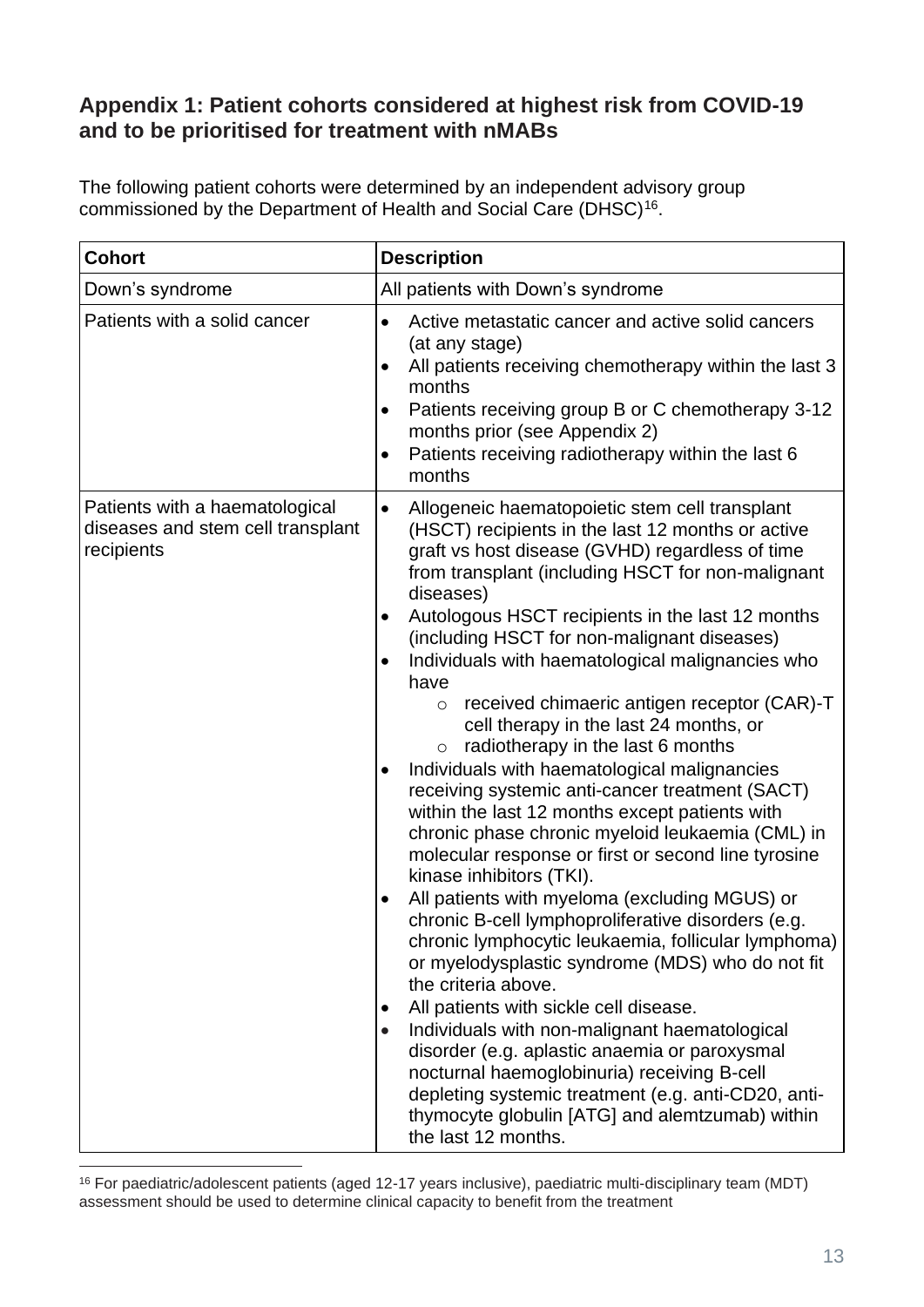| Patients with renal disease                                    | Renal transplant recipients (including those with<br>$\bullet$<br>failed transplants within the past 12 months),<br>particularly those who:<br>Received B cell depleting therapy within the<br>$\circ$<br>past 12 months (including alemtuzumab,<br>rituximab [anti-CD20], anti-thymocyte<br>globulin)<br>Have an additional substantial risk factor<br>$\circ$<br>which would in isolation make them eligible<br>for nMABs or oral antivirals<br>Not been vaccinated prior to transplantation<br>$\circ$<br>Non-transplant patients who have received a<br>comparable level of immunosuppression<br>Patients with chronic kidney stage (CKD) 4 or 5 (an<br>$\bullet$<br>eGFR less than 30 ml/min/1.73m2) without<br>immunosuppression |
|----------------------------------------------------------------|----------------------------------------------------------------------------------------------------------------------------------------------------------------------------------------------------------------------------------------------------------------------------------------------------------------------------------------------------------------------------------------------------------------------------------------------------------------------------------------------------------------------------------------------------------------------------------------------------------------------------------------------------------------------------------------------------------------------------------------|
| Patients with liver disease                                    | Patients with cirrhosis Child's-Pugh class B and C<br>$\bullet$<br>(decompensated liver disease).<br>Patients with a liver transplant<br>٠<br>Liver patients on immune suppressive therapy<br>$\bullet$<br>(including patients with and without liver cirrhosis)<br>Patients with cirrhosis Child's-Pugh class A who are<br>$\bullet$<br>not on immune suppressive therapy (compensated<br>liver disease)                                                                                                                                                                                                                                                                                                                              |
| Patients with immune-mediated<br>inflammatory disorders (IMID) | $\bullet$<br>IMID treated with rituximab or other B cell depleting<br>therapy in the last 12 months<br>IMID with active/unstable disease on<br>$\bullet$<br>corticosteroids, cyclophosphamide, tacrolimus,<br>cyclosporin or mycophenolate.<br>IMID with stable disease on either corticosteroids,<br>cyclophosphamide, tacrolimus, cyclosporin or<br>mycophenolate.<br>IMID patients with active/unstable disease including<br>$\bullet$<br>those on biological monotherapy and on<br>combination biologicals with thiopurine or<br>methotrexate                                                                                                                                                                                      |
| Primary immune deficiencies                                    | Common variable immunodeficiency (CVID)<br>$\bullet$<br>Undefined primary antibody deficiency on<br>٠<br>immunoglobulin (or eligible for Ig)<br>Hyper-IgM syndromes<br>$\bullet$<br>Good's syndrome (thymoma plus B-cell deficiency)<br>٠<br>Severe Combined Immunodeficiency (SCID)<br>٠<br>Autoimmune polyglandular syndromes/autoimmune<br>polyendocrinopathy, candidiasis, ectodermal<br>dystrophy (APECED syndrome)<br>Primary immunodeficiency associated with impaired<br>٠<br>type I interferon signalling<br>X-linked agammaglobulinaemia (and other primary<br>agammaglobulinaemias)                                                                                                                                         |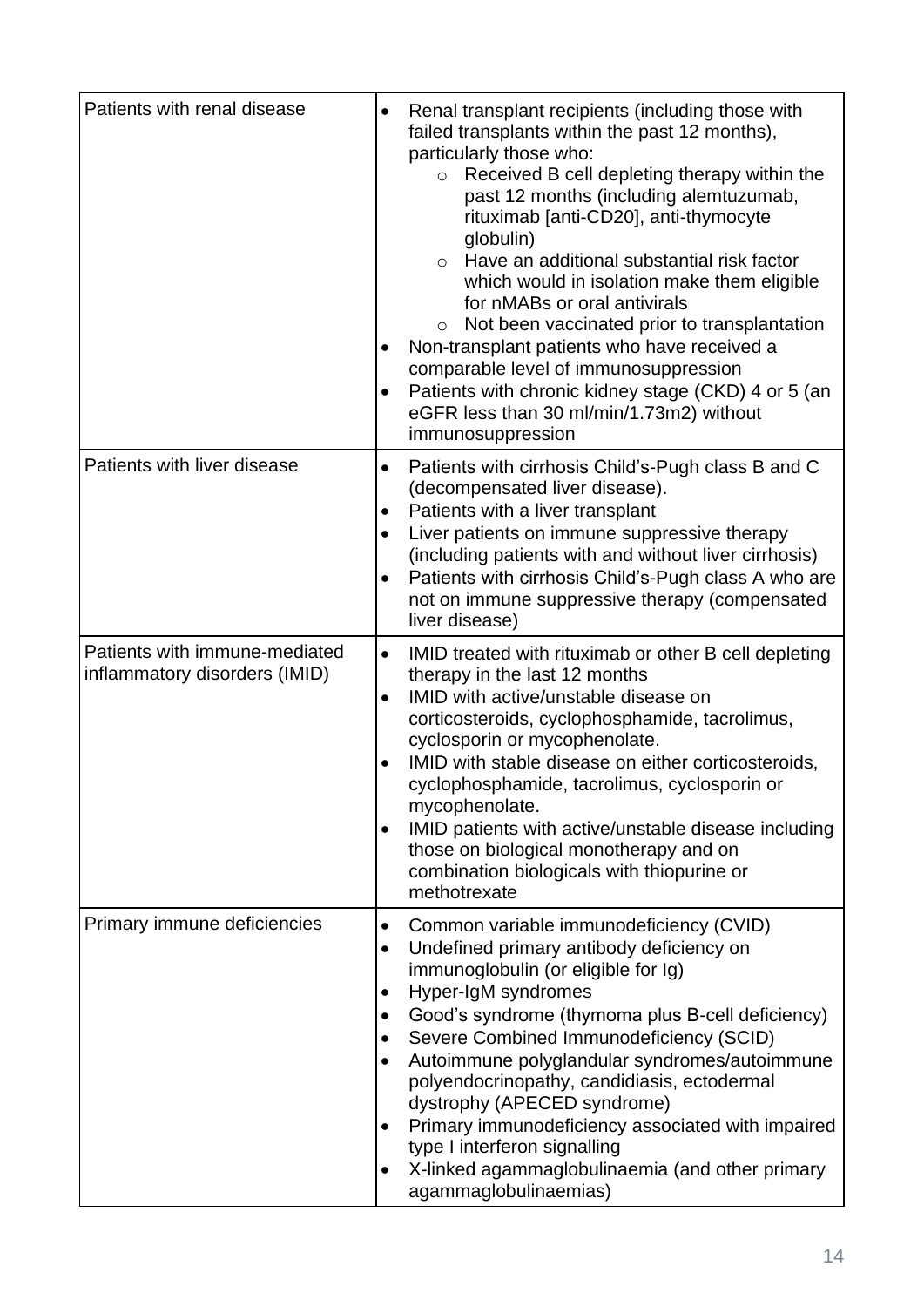| <b>HIV/AIDS</b>                   | Patients with high levels of immune suppression,<br>٠                                                                                                                                                                                                                                                                                                                        |
|-----------------------------------|------------------------------------------------------------------------------------------------------------------------------------------------------------------------------------------------------------------------------------------------------------------------------------------------------------------------------------------------------------------------------|
|                                   | have uncontrolled/untreated HIV (high viral load) or<br>present acutely with an AIDS defining diagnosis<br>On treatment for HIV with CD4 <350 cells/mm3 and<br>$\bullet$<br>stable on HIV treatment or CD4>350 cells/mm3 and<br>additional risk factors (e.g. age, diabetes, obesity,<br>cardiovascular, liver or renal disease, homeless,<br>those with alcohol-dependence) |
| Solid organ transplant recipients | All recipients of solid organ transplants not otherwise<br>specified above                                                                                                                                                                                                                                                                                                   |
| Rare neurological conditions      | Multiple sclerosis<br>Motor neurone disease<br>Myasthenia gravis<br>Huntington's disease                                                                                                                                                                                                                                                                                     |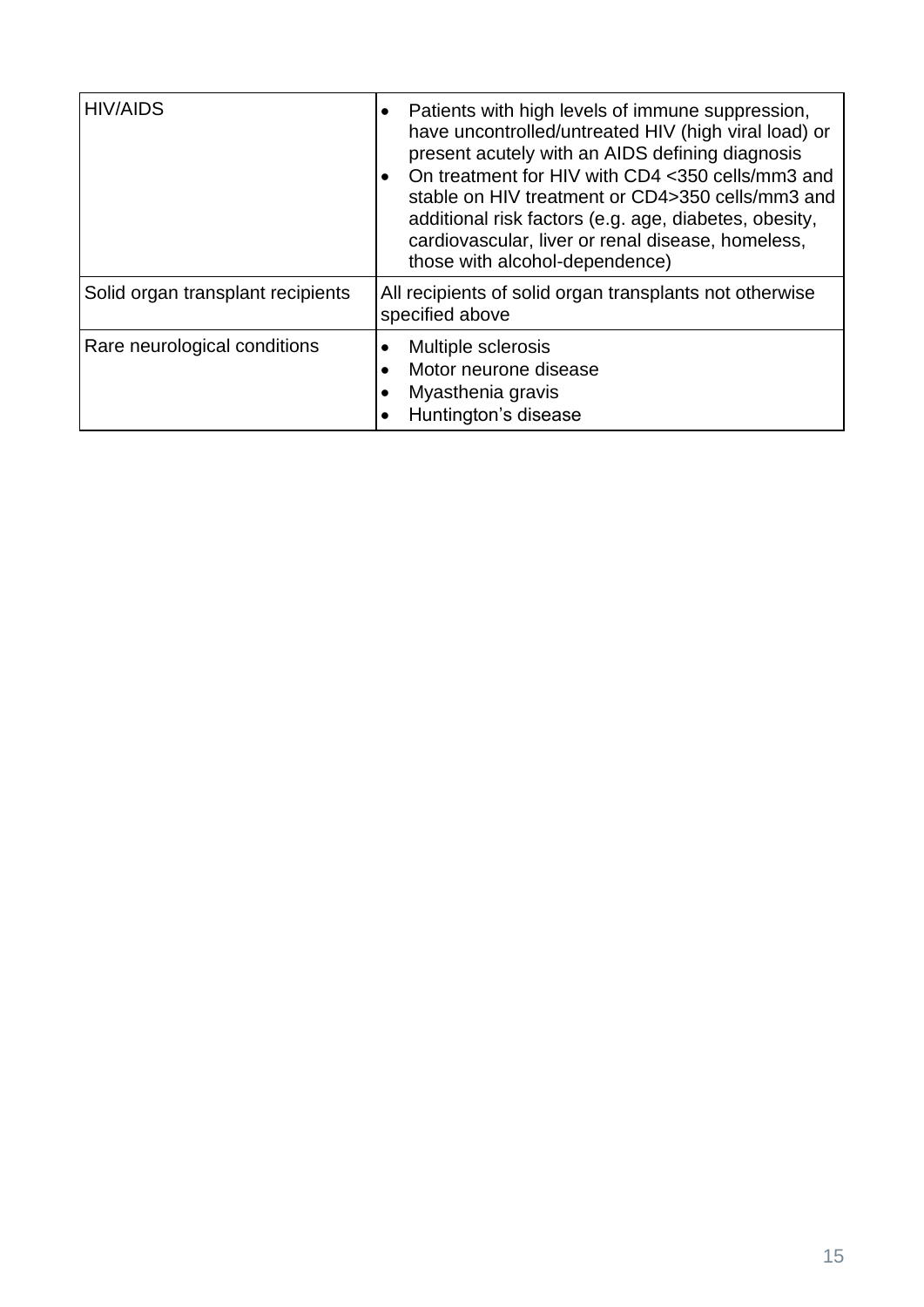# **Appendix 2: Chemotherapy agents (Groups B and C)**

Patients currently on or who have received the following chemotherapy regimens (Groups B and C in the table below) in the last 12 months and are considered to be at higher risk of Grade 3/4 febrile neutropenia or lymphopenia.

|           | <b>Group B</b>                                                                         |                                            | <b>Group C</b>                                |
|-----------|----------------------------------------------------------------------------------------|--------------------------------------------|-----------------------------------------------|
|           | 10-50% risk of grade 3/4 febrile                                                       | >50% risk of grade 3/4 febrile neutropenia |                                               |
|           | neutropenia or lymphopenia                                                             |                                            | or lymphopenia                                |
| $\bullet$ | Etoposide based regimens                                                               |                                            | All acute myeloid leukaemia/acute lymphocytic |
| $\bullet$ | <b>CMF</b>                                                                             |                                            | regimens                                      |
| $\bullet$ | Irinotecan and Oxaliplatin based regimens                                              |                                            | Bleomycin, etoposide and platinum             |
| $\bullet$ | Cabazitaxel                                                                            |                                            | Highly immunosuppressive chemotherapy         |
| $\bullet$ | Gemcitabine                                                                            |                                            | (e.g. FluDAP, high dose Methotrexate &        |
| $\bullet$ | Chlorambucil                                                                           |                                            | Cytarabine)                                   |
| $\bullet$ | Temozolomide                                                                           |                                            | <b>Trifluradine/ Tipiracil</b>                |
| $\bullet$ | Daratumumab                                                                            |                                            | KTE-X19                                       |
| $\bullet$ | Rituximab                                                                              |                                            | Gilteritinib                                  |
| $\bullet$ | Obinutuzumab                                                                           |                                            |                                               |
| $\bullet$ | Pentostatin                                                                            |                                            |                                               |
| $\bullet$ | Proteosome inhibitors                                                                  |                                            |                                               |
| $\bullet$ | <b>IMIDs</b>                                                                           |                                            |                                               |
| $\bullet$ | PI3Kinase inhibitors                                                                   |                                            |                                               |
| $\bullet$ | <b>BTK</b> inhibitors                                                                  |                                            |                                               |
| $\bullet$ | <b>JAK</b> inhibitors                                                                  |                                            |                                               |
| $\bullet$ | Venetoclax                                                                             |                                            |                                               |
| $\bullet$ | Trastuzumab-emtansine                                                                  |                                            |                                               |
| $\bullet$ | Anthracycline-based regimens                                                           |                                            |                                               |
| $\bullet$ | Fluorouracil, epirubicin and cyclophosphamide                                          |                                            |                                               |
|           | (FEC)                                                                                  |                                            |                                               |
| $\bullet$ | Methotrexate, vinblastine,                                                             |                                            |                                               |
|           | adriamycin/doxorubicin, cisplatin (MVAC)                                               |                                            |                                               |
| $\bullet$ | Adriamycin/doxorubicin, bleomycin,<br>vinblastine, dacarbazine (ABVD)                  |                                            |                                               |
| $\bullet$ | Cyclophosphamide, doxorubicin, vincristine,                                            |                                            |                                               |
|           | prednisolone (CHOP)                                                                    |                                            |                                               |
| $\bullet$ | Bleomycin, etoposide, doxorubicin,                                                     |                                            |                                               |
|           | cyclophosphamide, vincristine, procarbazine                                            |                                            |                                               |
|           | and prednisolone (BEACOPP)                                                             |                                            |                                               |
|           | Liposomal doxorubicin                                                                  |                                            |                                               |
|           | Taxane - 3-weekly                                                                      |                                            |                                               |
| $\bullet$ | Nab-paclitaxel                                                                         |                                            |                                               |
| $\bullet$ | Carboplatin-based regimens                                                             |                                            |                                               |
|           | Ifosphamide-based regimens                                                             |                                            |                                               |
| $\bullet$ | <b>Bendamustine</b>                                                                    |                                            |                                               |
| $\bullet$ | Cladrabine                                                                             |                                            |                                               |
|           | Topotecan                                                                              |                                            |                                               |
| $\bullet$ | Cyclophosphamide/Fludarabine combinations<br>Ifosphamide, carboplatin, etoposide (ICE) |                                            |                                               |
| $\bullet$ | Gemcitabine, dexamethasone, cisplatin (GDP)                                            |                                            |                                               |
|           | Isatuximab                                                                             |                                            |                                               |
|           | Polatuzumab                                                                            |                                            |                                               |
|           | Acalabrutinib                                                                          |                                            |                                               |